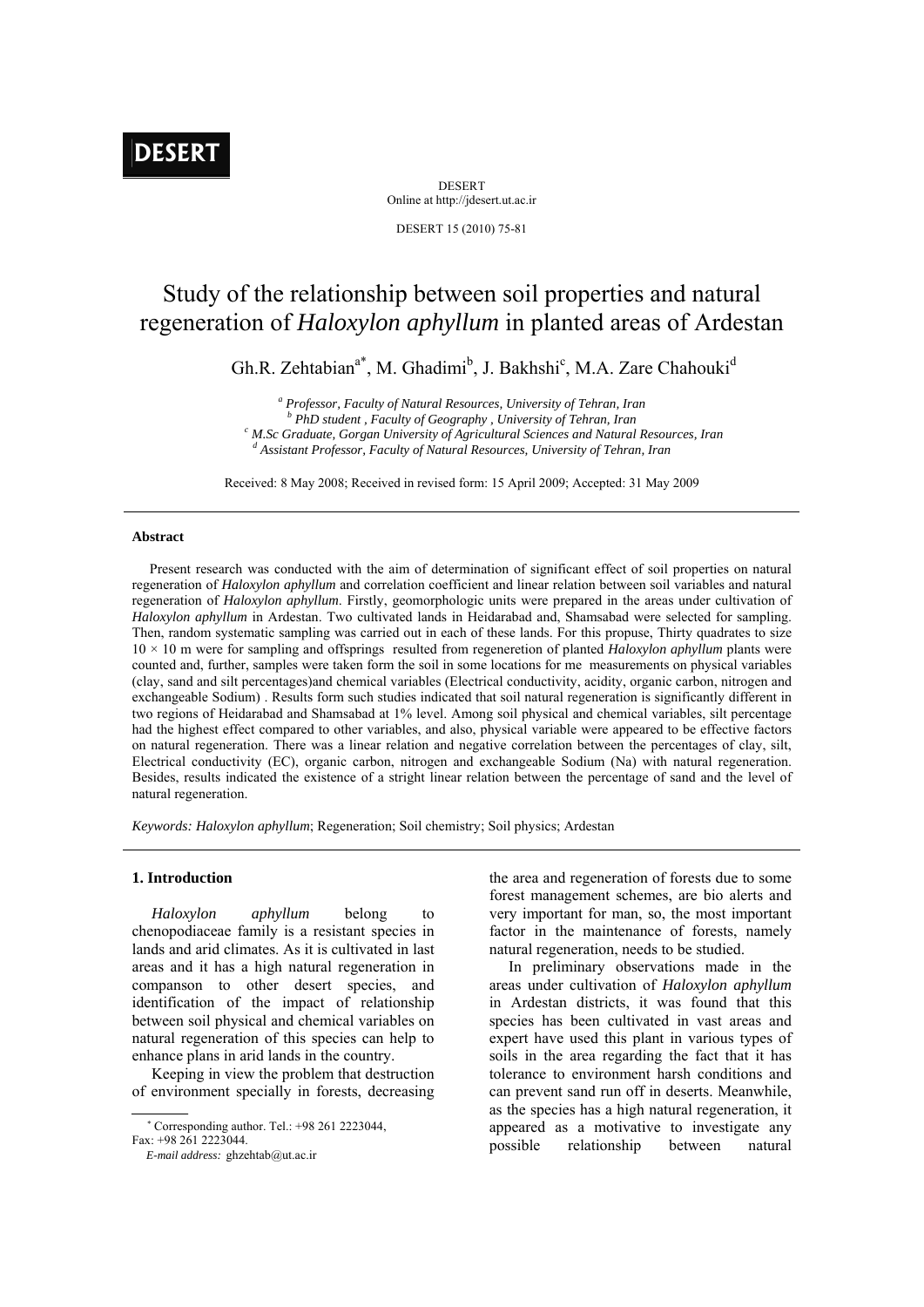regeneration of *Haloxylon aphyllum* with soil properties.

 Javanshir et al. (1989), studied variations in concentrations of Ec, Esp and pH in soil where *Haloxylon aphyllum* is cultivated. Jahanbazi (1997-99) investigated the effect of a 12-year ban of usage on regeneration capacity, soil enhancement, and improvement of soil vegetation in Ardal districts of Chahar mahal va Bakhtiari Province. By taking samples of soil both inside and outside the baned area, he concluded that differences in some soil parameters such as soil particles persistency index, organic matter, and soil phosphorus content are significant between soil inside baned area and those of the soil outside that area.

 Fayaz and Heidari Sharifabad (1998) in their studies on ecological characteristics province, reported low, medium and density of the plant, respectively. According to them, soils in 3 regions had sandy structure with resembling pH and Ec. Momeni moghaddam (2002) studied biodiversity, regeneration status and bulk trees in Koppeh dagh plains in Shirvan destricts. Tewary (1998) discussed the role of forests in desert management for arid areas in India. Handy and Bidoc (1998) stated that *Haloxylon* has the highest density and frequency among desert prenial plants. Current study was under taken to investigate and identity the coefficient of correlation between soil variables with natural regeneration of *Haloxylon aphyllum*. Babayov and kharin(2002) in searching ways for creating constant covering and fixing flowing sands in previous soviet unions desert concluded that vegetation kinds like *Haloxylon spp*, *Calligonum spp*, *Ephedera spp* causes development biomass of the earth in these areas. Brown(2003) studed factors maintaining plant diversity in degraded areas of northern North Kuwait That can be in natural Bushes *Haloxylon spp*. Dimeyeva (2003) experimental for improving covering destruction rangelands in western suburbs in Aralesk city. He concluded that cultivating plants like *Haloxylon spp*, *Tamarix spp* and local half bushes causes increasing plant covering in these areas. Javanshir et al (1989) in searching ecological of *Haloxylon spp*, *tamarix spp* and *Papulus spp* explained that dispersion *Haloxylon spp* as natural case in very limited and frequently as planted in sand soils or clays in mild deserts of Iran .

#### **2. Materials and methods**

 In order to study the relation between natural regeneration of *Haloxylon aphyllum* with soil physical and chemical properties in *Haloxylon* cultivated areas of Ardestan districts.

 Then, field surveys were carried out within the work quadrats in Heidarabad and Shamsabad in Ardestan districts to take experimental samples. These two areas were selected with regard to following criteria:

1- To be more than 20 years old.

2- To be close together as much as possible.

3- To have different geomorphological appearance.

4- *Haloxylon* cultivations not located in the area with cutting and deforestations.

5- These two areas should not have noticeable differences in terms of climatic conditions, slope and hight.

 In each of 2 areas, 5 locations were determined, using random-systematic method in such a way that first location was selected as random and other 4 locations in a systematic way, so that the first location was located in the center and 4 other locations were selected in a way to be on two lines crossing each other and each of 4 location was 100m a way from the central location. Later, the number of offspring resulted from natural regeneration was counted within each quadrat.

 Data collection was repeated 3 times in each experimental unit, so in each area, 15 quadrats were used.

#### *Taking Soil Samples*

 To conduct studies on soil, samplings were carried our at 5 points in two opposite directions within each quadrate.

 For this purpose, profiles as deep as 150 Cm were prepared in the soil and samples were taken from  $0 - 50$ ,  $50 - 100$  and  $100 - 150$  Cm depths. Physical and chemical variables were studied on taken samples after wards. As physical variables, percentages of sand, silt and clay were measured and also as chemical indices, Electrical conductivity. Acidity (pH), organic carbon, nitrogen, and percentage of exchangeable Sodium were investigated.

#### *Specifications of studied areas*

#### *1- Shamsabad-e- mughar*

 The area is located in the north of the village Shamsabad with geographical latitude of 52<sup>°</sup>,  $11'$ ,  $37''$  to  $52'$ ,  $13'$ ,  $19''$  E and longitude of  $33'$ , 37′ , 7″ to 33ْ , 38′ , 6″ N. The area has a hight of 960m from sea level and a slope less than 1% with sand-loamy soil texture.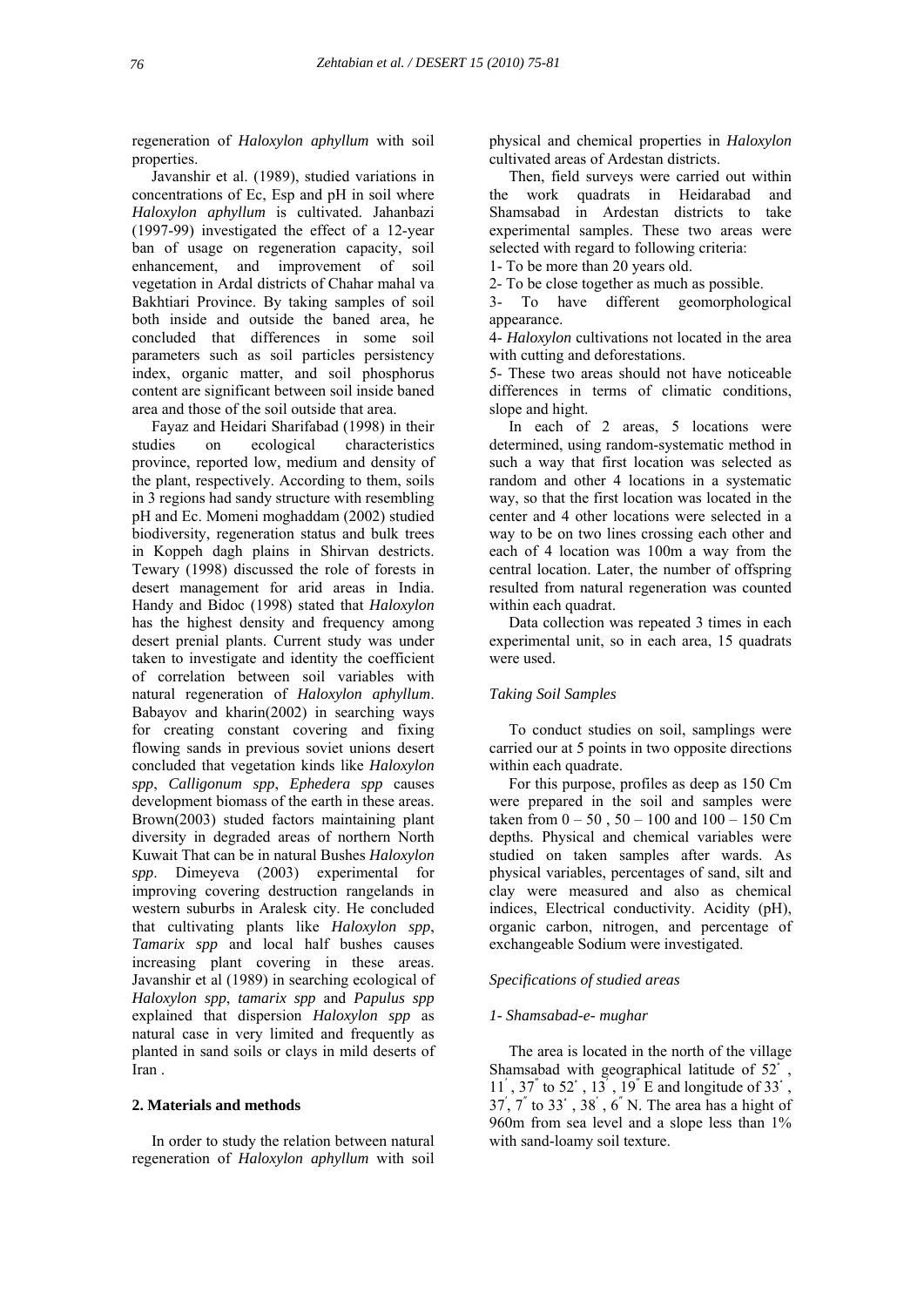Due to lack of meteorology station at the area, there is no recorded meteorological data available for that specific location, so, such, required data were calculated, using the data obtained from neighboring areas which indicated average annual temperature equal to 19.5 ْ C and annual evaporation equal to 3349 mm.

## *2. Heidarabad*

 This area is located in west of the village Heidarabad and North of Mughar with geographical latitude of  $52^\circ$ ,  $10^\prime$ ,  $51^{''}$  to  $52^{\circ}$ ,  $12^\prime$ , 11″ and longitude of 33ْ ,34′ ,57″ to 33ْ ,36′ ,12″ N. It has a hight equal to 980 m from sea level with sand-loamy soil. Due to lack of meteorology station at the area, there was no recorded meteorological data available and such data were calculated, using data obtained from neighboring areas witch revealed to be average annual temperature equal to 19.2 °C and annual evaporation equal to 3325 mm. *77* 

#### *Statistical procedures*

 Deploying t- test, at the first the significance of difference between natural regeneration in two areas was tested. Then, linear relations of individual soil variables with the level of regeneration were studied. To final out the correlation, step by step method was followed, using MINITAB software, where regeneration was considered as dependent and other soil properties were considered as independent variables.

### **3. Results**

 Results obtained from t- test, are presented in table 1. According to these results, there is a statistically significant difference between two areas of Shamsabad and Heidarabad at 0.01 which indicates that soil properties have a significant impact on natural regeneration of *Haloxylon aphyllum*.

| Table 1. t- test results of natural regeneration in two areas of Shamsabad and Heidarabad |  |  |
|-------------------------------------------------------------------------------------------|--|--|
|                                                                                           |  |  |

| Area       | 190.             | Mean    | SЕ       | $\sim$ .<br>- 12 |
|------------|------------------|---------|----------|------------------|
| Shamabad   | 22.866<br>$\sim$ | 0.246   | no<br>20 | 0.001            |
| Heidarahad | 722<br>$\sim$    | 7.4 I V |          |                  |

 Results indicated that regeneration is higher (22.866%) in Shamsabad with sand – loamy soil when compared with Heidarabad with clay – loamy soil texture and lower regeneration  $(12.733\%)$ .

 So, according to these results, natural regeneration of *Haloxylon aphyllum* in soils with light structure is higher than in soils with heavy structure.

 The results indicated the existence of a negative correlation between natural

regeneration of *Haloxylon aphyllum* and light or heavy soil structure. In other words, increasing soil lightness makes it more productive and increasing its heaviness, results in less natural regeneration.

 Results from the regression analysis between individual physical properties revealed that there is a significant relationship at 0.1% between the percentages of sand, silt and clay with natural regeneration of *Haloxylon aphyllum* (Table 2).

Table 2. Analysis of linear regression between soil physical variables and natural regeneration

|          | Model      | df | SS      | MS      |         | Sig.  |
|----------|------------|----|---------|---------|---------|-------|
| sand $%$ | Regression |    | 802.54  | 793.129 | 13.0967 | 0.001 |
|          | Residual   | 28 | 1686.26 | 60.56   |         |       |
|          | Total      | 29 | 2488.8  |         |         |       |
| $clay\%$ | Regression |    | 689.7   | 689.698 | 10.734  | 0.003 |
|          | Residual   | 28 | 1799.1  | 64.254  |         |       |
|          | Total      | 29 | 2488.8  |         |         |       |
| silt%    | Regression |    | 853.85  | 853.85  | 14.263  | 0.001 |
|          | Residual   | 28 | 1634.95 | 58.391  |         |       |
|          | Total      | 29 | 2488.8  |         |         |       |

 As it can be seen in figure 1, linear regression between sand percentage and soil regeneration shows coefficient of correlation to be equal to 52.6%. Consequently, there is an increase in natural regeneration when sand percentage increases and below equation can be suggested.

Natural regeneration =  $3.33247 + 0.231481 \times$ sand%

 Linear relation between regeneration and clay percentage shows coefficient of correlation equal to 52.6%. As a result increasing the soil clay percentage, will result in reduction of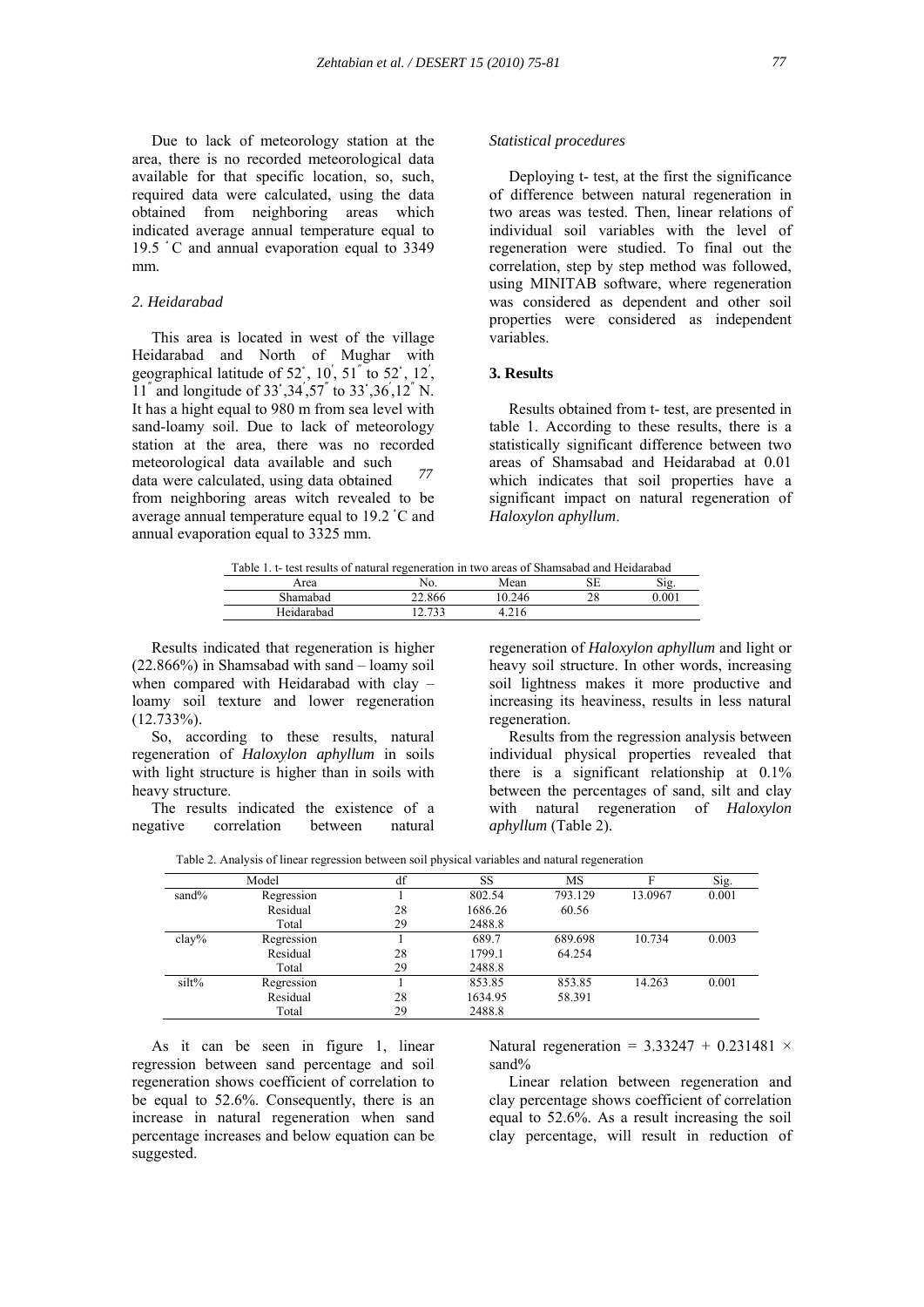silt%

natural regeneration and below equation can be suggested.

Natural regeneration =  $25.5644 - 0.363956$  × clay%

 Linear relation between regeneration and clay percentage shows coefficient of correlation



Fig. 1. Regressional relation regeneration and percentages of sand%, clay% and silt%

*Investigation on the relation between natural regeneration and its chemical properties* 

 Results obtained from regressional analysis between the level of productivity and chemical properties indicated that there is a significant relationship between regeneration and factors such as Electrical conductivity, carbon, nitrogen, and Sodium percentages at 1% level.

 Further, the result shows lack of significant relationship between soil acidity and natural regeneration (table 3).

 In this regard, linear relation between these variables and natural regeneration were studied

 According to figure 2, regressional relation between Electrical conductivity (EC) and natural regeneration shows that coefficient of correlation is 52.8%. Consequently, increasing the EC, productivity increases significantly and below equation can be suggested:

equal to 58.6% that means natural regeneration has decreased when the percentage of silt has increased and, below equation can be suggested. Natural regeneration =  $26.5811 - 0.543162$  ×

Natural regeneration =  $25.8191 - 0.925279 \times Ec$ 

 Regressional relation between organic carbon percentage and natural regeneration showed a coefficient of correlation to be equal to 55.6%, and increasing carbon percentage result in reduction of regeneration and blow equation can be suggested:

Natural regeneration =  $31.171 - 29.8238$  × carbon %

 Regressional relation between soil nitrogen percentage and natural regeneration showed a coefficient of correlation to be equal to 56.5%, where increasing nitrogen content results in significant reduction in natural regeneration and below equation can be suggested: one by one.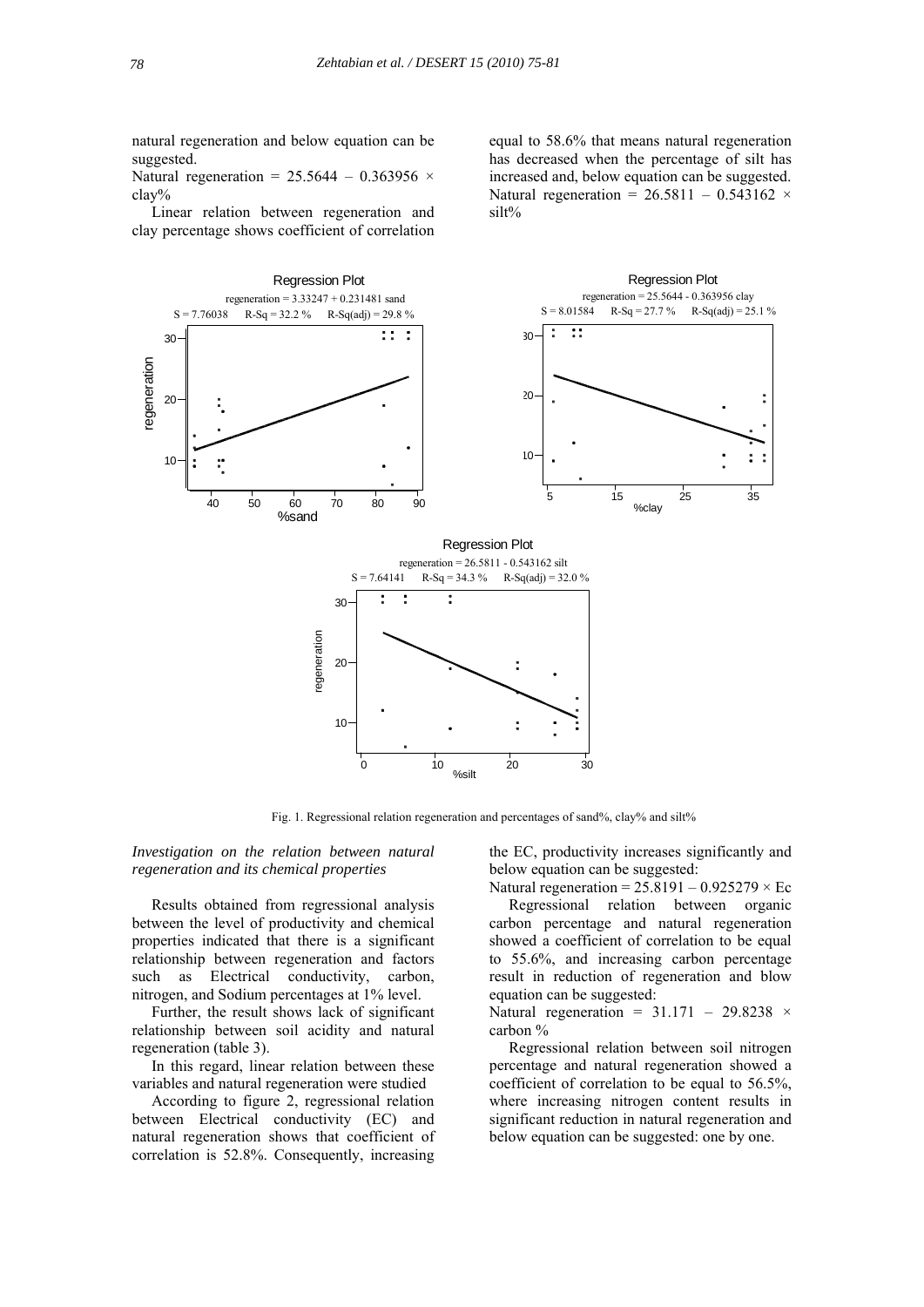|                | Model      | df | SS      | MS      | F       | Sig.  |
|----------------|------------|----|---------|---------|---------|-------|
| Ec             | Regression |    | 693.96  | 693.959 | 10.8259 | 0.003 |
|                | Residual   | 28 | 1794.84 | 64.101  |         |       |
|                | Total      | 29 | 2488.8  |         |         |       |
| pH             | Regression |    | 26.13   | 26.1333 | 0.29713 | 0.59  |
|                | Residual   | 28 | 2462.67 | 87.9524 |         |       |
|                | Total      | 29 | 2488.8  |         |         |       |
| Organic carbon | Regression |    | 759.75  | 769.752 | 12.5378 | 0.001 |
|                | Residual   | 28 | 1719.05 | 61.395  |         |       |
|                | Total      | 29 | 2488.8  |         |         |       |
| nitrogen%      | Regression |    | 793.13  | 793.129 | 13.0967 | 0.001 |
|                | Residual   | 28 | 1695.67 | 60.56   |         |       |
|                | Total      | 29 | 2488.8  |         |         |       |

Table 3. Result analysis of linear regression between soil chemical variable sand regeneration

Natural regeneration =  $34.0118 - 374.118 \times$ organic nitrogen

 Regressional relation between soil exchangeable Sodium (Na) and natural regeneration revealed coefficient of correlation equal to 48.2% and as a result increasing the

exchangeable Na results in significant reduction in natural regeneration and below equation can be suggested:

Natural regeneration =  $26.9954 - 0.698381 \times$ ESP %



Fig. 2. Regressional relationship between regeneration with EC, C%, ESP and N

## **4. Discussion and conclusion**

 Results obtained from the analysis of natural regeneration indicated that two areas of Shamsabad and Heidarabad are significantly different at 1% level and on the basis of these

results, it can be concluded that whatever the soil lightness increases, it would be more productive. In this regard, Hangafarin (1927) had justly understood that *Haloxylon aphyllum* trees can grow vigorously in deep sandy light soils as well as on sandy hills, but it's growth is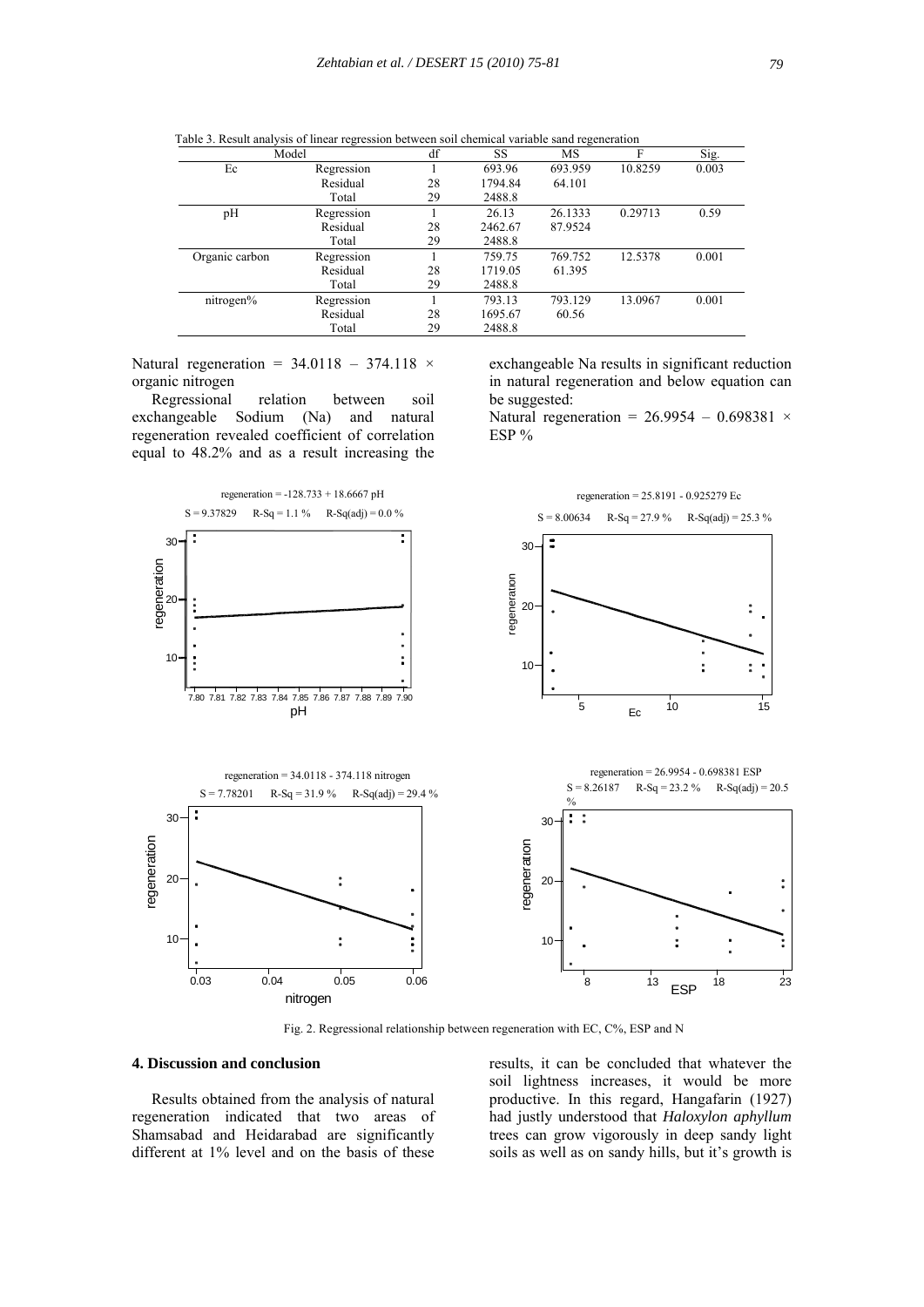reduced in heavy clay soils. Bakhshi (2005) inspected study on the effect Haloxylon plantation on understorey coverage in area Aardertan explained that there are more plant covering in comparing with reference area. Also soil in this area has effect on Haloxylon plant.

 Sabeti (1976) had mentioned deserts and saline sandy stepps as the suitable habitats of *Haloxylon*. Aharanjani (1977) stated that light soil is favorable for Haloxylon aphyllum and it grows up particularly on sandy hills their margins.

 Results indicated that there is a reverse significant linear relation between natural regeneration with the percentages of clay, silt, organic carbon, nitrogen, exchangeable Sodium and Electrical conductivity and one can be conclude that natural regeneration reduces with increasing of any of any of these variables.

 Mokhtari (2002) The relationship between plant age and selected soil properties with the growth of *Haloxylon persicum* in Abozeidabad region , Kashan resulted that physical properties of soil like texture, and chemical properties ike salinity and alkaline have the most effect on plant parameters in *Haloxylon spp* plant. Ajmal khan and ungar (1996) studied the impact of salinity (EC) and temperature on the germination of *Haloxylon* and concluded that highest percentage of germination happens with distilled water, and that *Haloxylon* seeds can still germinate with saline water but percentage of germination reduces as salinity increases and a significant straight linear relation exists between the percentage of sand and natural regeneration. Amani and Parvizi (1996) inspections on natural regeneration in Kashan observated that understorey coverage the young masses of *Haloxylon spp* plant , there are natural regeneration. Moqtader (2001) A survey plants ecological to used for fixing flowing sands in Kerman district, various stages on the effect soil parameters in dispersion for this plants determination to used statistical laws.

 MINITAB software was used for inestigation on the most effects of soil physical and chemical variables on natural regeneration. In this method, natural regeneration was considered as dependent variables and other properties of soil were considered as independent variables. Results revealed that the silt percentage has the highest significant difference (at 5%) level among all soil chemical and physical variables. So it can be concluded that soil percentage has the highest impact on the natural regeneration of *Haloxylon spp*.

 Among the soil physical properties, silt percentage and among the chemical properties,

Electrical conductivity had the highest impact on natural regeneration and according to obtaines results physical properties has more importamt than chemical properties.

 Arabzadeh (1995) in his study on the status of *Haloxylon* cultivations in Kerman stated that in fixed rainfall and density, growth and development of *Haloxylon* follows the soil texture conditions and finally the effect of soil variables on natural regeneration can be ranked as following: Silt % > sand % > clay % > EC > Acidity  $\geq$  carbon%  $\geq$  nitrogen %  $\geq$ exchangeable Sodium (Na) %

#### **References**

- Arabzadeh, N .1995. A Study on the effect of Different procedures of Trim for reluvariances & obtaining wood of The cultivating of *Haloxylon* In The Surrounding of Kerman, Master thesis of forestation, Gorgan Universityof Agricultural Sciences and Natural Resources, 153 pp.
- Amani, M and A, Parvizi. 1996. Haloxylon spp, Research organization in forest and range lands, 118 pp.
- Aharanjani, B. 1997.The cultivation of *Haloxylon* in Iran, Jornal of Sonboleh, 93:11-17.
- Ajmal Khan. M and Irwin A. ungar. 1996. Influence of salinity and Temperature on the Germiation of *Haloxylon* recurvum Bunge ex. Boiss. Annals of Botany. 78(5): 547- 551.
- Babaev.A,N.Kharin.2002.Combating Desertification in USSR.Arid zone Foresty.Unasilva.168:128-134.
- Brown. G. 2003. Factors maintaining plant diversity in degraded areas of northern Kuwait . Journal of Arid Environments. 54(1) : 183-194 .
- Bakhshi, J. 2005, A Study on the Effect *Haloxylon* Plantation on Understories Vegetation and Soil Properties for Arid zon Management propose in Ardestan , Isfahan, Master thesis Proposal, Gorgan Univercity of Agricultural Sciences and Natural Resources, 98 pp.
- Dimeyeva. L. 2003. Restoration of the Aral sea coastal rangelands. African Journal of Range & forage science. 20(2): 157- 175.
- Fayaz, M and Heidari sharif abad, H. 1998. The study on Some Ecological characteristices of *Haloxylon persicum* on desert plain of Sistan and Baluchestan. Journal of Pajouhesh & Sazandegi, 39:42-46.
- Hang Afarin, H.1972. *Haloxylon*, Forests and Rangeland Organization of Country, 40pp.
- Heneidy. s.z, L.M. Bidak. 1998. Diversity of the Wadi vegetation in Matrouh. Region, Egypt. Union Arab Biol. 6(B): 13-28.
- Jahanbazi Goojani, H. 2002. investigated the effect of a 12-year ban of usage on regeneration capacity, soil enhancement, and improvement of soil vegetation in Ardal districts of Chahar mahal va Bakhtiari Province, Chahar mahal va Bakhtiari Province Natural Research & Agricultural Research Centcenter. 142 pp.
- Javanshir, K. Dastmalchi, H and Emarati, A. 2001.The Ecological Study on *Haloxylon*, *Pennisetum* and *Tamarix* Spacies in Iran deserts, A collection of The second National Congress Essays on Removing Desert And Different Procedures of Doing It, pp 1-12.
- Momeni Moghaddam, T. 2002. The study on Ecological & Forestation characteristics of *Haloxylon* of Natural